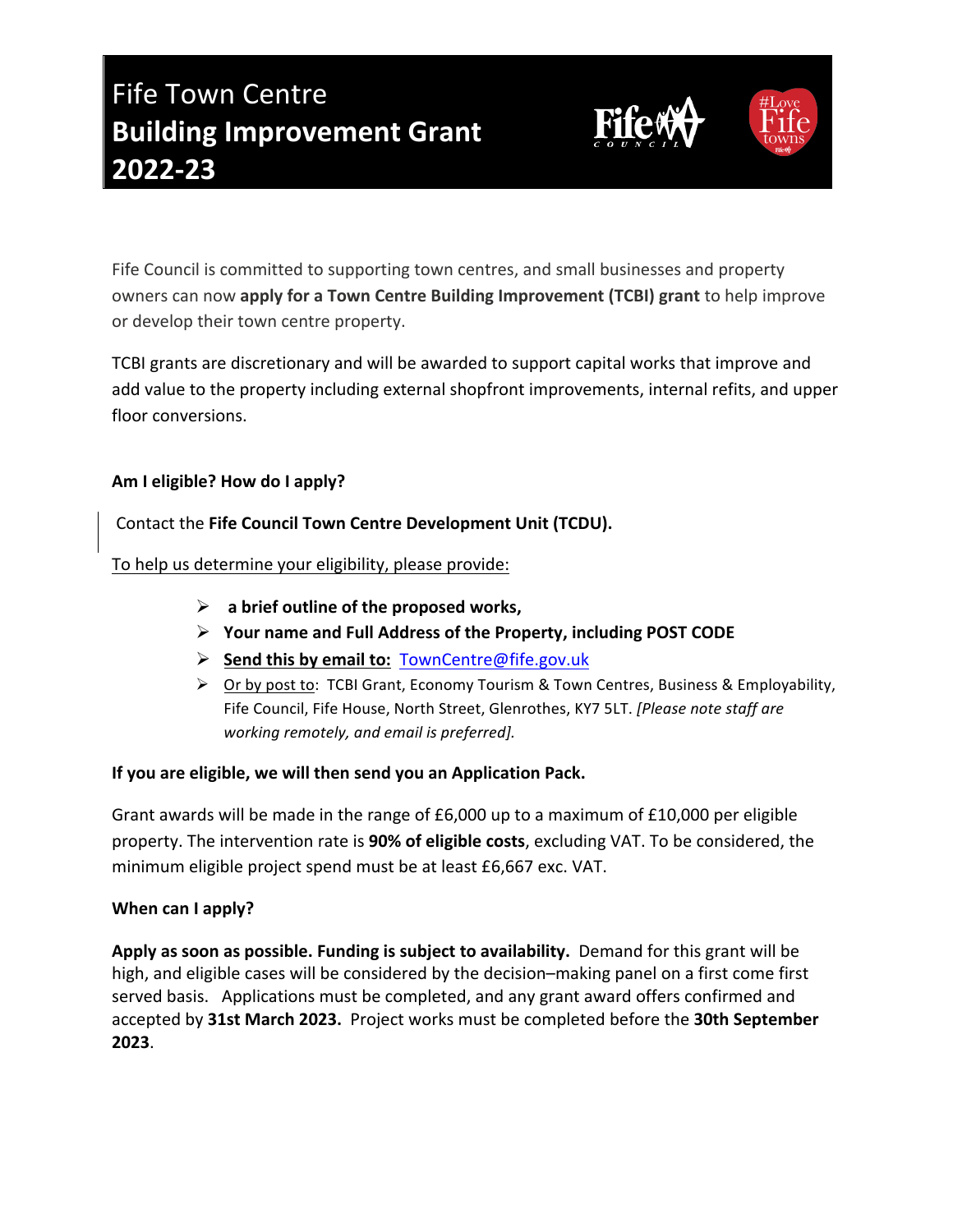The funding has been allocated from the **Scottish Government's Place Based Investment Fund** to support town centre projects which stimulate the construction industry and support jobs during the current financial year 2022-2023. The Scottish Government has set conditions on the funding that require monies to be legally committed and/or spent or projects commenced within financial year 2022-2023. Projects must be completed by the end of September 2023 or the Scottish Government may withdraw this funding.

# **Where?**

Applications are invited for business property located within one of Fife's key town centres or other local centre boundaries. The area boundaries of these centres are defined in FifePlan, the Local Development Plan. Eligibility will be determined by postcode. Unfortunately, property located outside these areas is not eligible. With a limited budget and a requirement to prioritise town centre locations, it is not feasible to make this grant fund available for all small business property in Fife.

# Who can apply?

Small Town Centre Businesses and owners of town centre business property. To be eligible for consideration, an applicant business must:

- $\circ$  Have no more than 10 business outlets in a business chain across Scotland
- $\circ$  Have a cumulative turnover of less than £10,000,000
- $\circ$  Be located within one of the defined town or local centre boundaries.

# **What kind of work can be grant-funded?**

• **Shop Fronts**- the grant must be for physical works to shop frontages and building works (not repairs), on existing business premises. The work should endeavour to extend the useful life of the building. Examples include:

- Replacement doors/ windows/ frontages/ fascias
- Reinstatement of traditional features
- Lighting and signage
- Entrance flooring
- Drainage improvements

• **Internal Refit** - the grant is for the internal refit of business premises where, because of Covid-19, the owner/occupier is modifying the business type to compete in the current economic climate or is a new business. Examples include:

- New shop-fitting, such as Slat walling, Display units
- Internal redevelopments, such as office space, room partitions, conversions,
- Installation of permanent features such as kitchen facilities.
- Lighting
- New permanent flooring

• **Upper Floor Conversions** – the grant is a one-off financial contribution towards a change of use of town centre premises, which can be either vacant or occupied. Examples include conversion to: